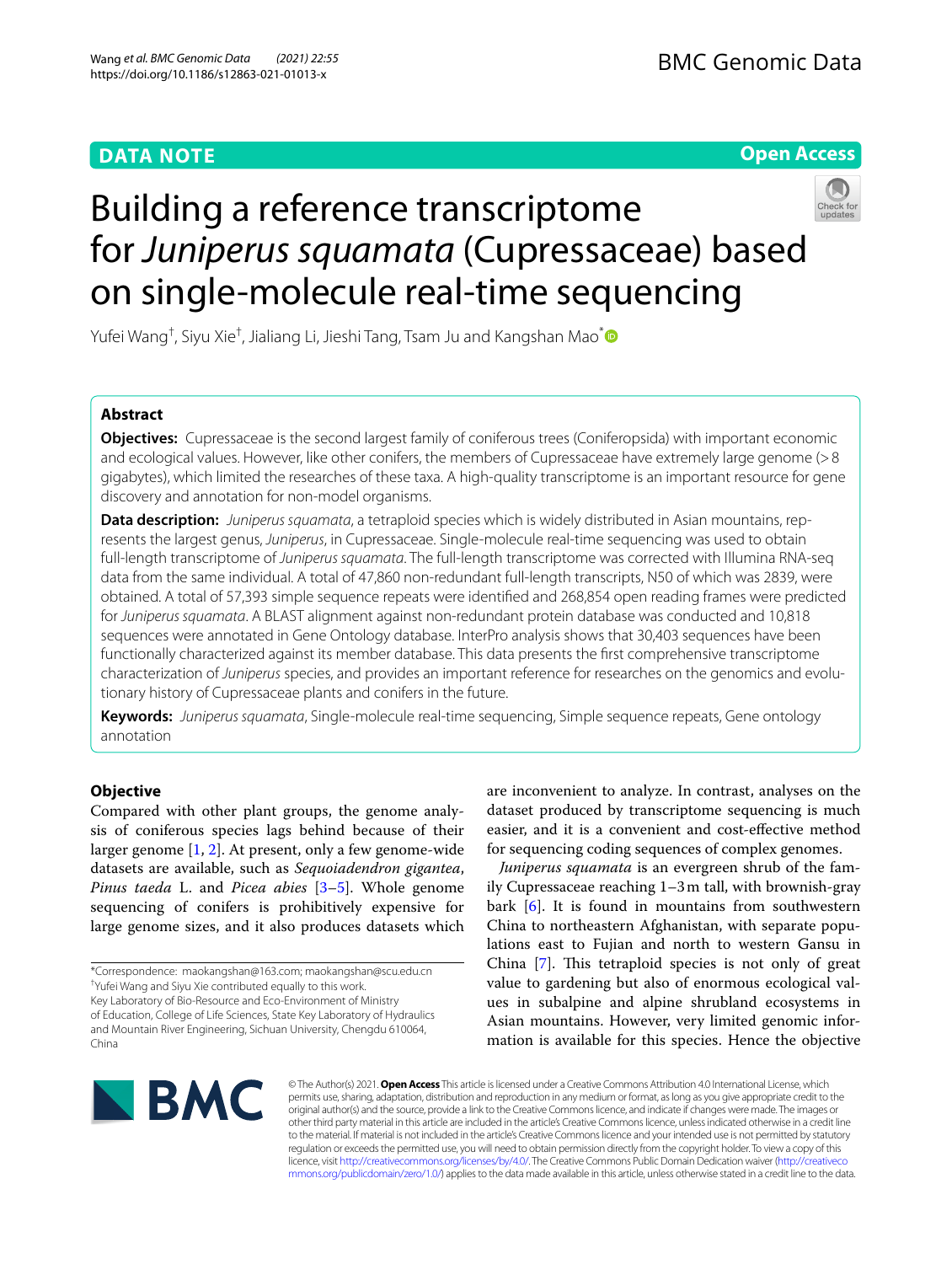of this work is to generate full-length transcriptome sequences for *Juniperus squamata*. Considering the importance of simple sequence repeats (SSRs) to plant population genetic analysis, we also developed SSRs for this species  $[8, 9]$  $[8, 9]$  $[8, 9]$  $[8, 9]$ . To functionally characterize the fulllength transcriptome, open reading frame (ORF) prediction and Gene Ontology (GO) annotation analysis were performed [[10\]](#page-2-8). To functionally analyze the protein, the fnal isoforms were searched against InterPro's predictive models  $[11]$  $[11]$  $[11]$ . The full-length transcriptome data set of *Juniperus squamata* can provide an important reference for its downstream analysis, such as genomic basis of environmental adaptation and genome evolution of Cupressaceae and even conifers.

## **Data description**

Fresh leaves, stems, and strobiles of one *Juniperus squamata* individual were collected from Kangding, Sichuan Province, China. For each tissue, the short paired reads were sequenced by Illumina platform. We also mixed the samples of each tissue and generated the long reads by the PacBio Sequel platform. Total RNA of the samples was isolated using the Plant RNA kit (Omega bio-Tech., USA) and then treated with RNase-free DNase I (NEB) to remove DNA. RNA degradation and contamination were monitored on 1% agarose gels and RNA purity was checked using the NanoPhotometer® spectrophotometer (IMPLEN, CA, USA). RNA concentration was measured using Qubit<sup>®</sup> RNA Assay Kit in Qubit<sup>®</sup> 2.0 Fluorometer (Life Technologies, CA, USA). RNA integrity was assessed using the Bioanalyzer 2100 system (Agilent Technologies, CA, USA). The Single-molecule real-time (SMRT) bell library was constructed with the Pacifc Biosciences DNA Template Prep Kit 2.0 and SMRT sequencing was then performed on the Pacifc Bioscience Sequel System. The sample used for Illumina sequencing was harvested using the same methods. The library was constructed using Illumina HiSeq X Ten. Adapter clipping and quality fltering of the Illumina raw reads was done using Trimmomatic version 0.36 [[12\]](#page-2-10). Based on the quality check, the last two base pairs from each read were removed to minimize the overall sequencing error.

The raw full-length transcriptome sequencing data of samples were processed using the SMRT link version 4.0 software ([https://www.pacb.com/support/](https://www.pacb.com/support/softwaredownloads) [softwaredownloads](https://www.pacb.com/support/softwaredownloads)). Subread BAM fles were generate from raw reads, parameters: -minLength 200, -min-ReadScore 0.75. Circular consensus sequence (CCS) was generated from subread BAM fles, parameters: -min\_length 50, −max\_drop\_fraction 0.8, −no\_polish TRUE, −min\_zscore −9999.0, −min\_passes 2, −min\_ predicted\_accuracy 0.8, -max\_length 15,000. CCS BAM fles were output, which were then classifed into Full-Length non-chimeric (FLNC) and non-full length (NFL) fasta fles by examining the 5′ and 3′ adapters and the poly(A) tail. Iterative Clustering and Error Correction (ICE) algorithm was utilized to cluster FLNC fasta fles to obtain cluster consensus. Quiver from SMRT link (parameters: -hq\_uiver\_min\_accuracy 0.99, −bin\_by\_primer false, −bin\_size\_kb 1, −qv\_trim\_5p 100, −qv\_trim\_3p 30) were then utilized to polish cluster consensus sequence with NFL fasta fles to obtain polished consensus sequence.

To obtain high quality corrected consensus sequence, additional nucleotide errors in polished consensus sequence were corrected using the Illumina RNA-seq data obtained from the same individual with the soft-ware LoRDEC version 0.7 [\[13](#page-2-11)] (parameters: -k 23 -s 3). Any redundancy in corrected consensus sequence was removed by CD-HIT version 4.6.1 [[14](#page-3-0)] (parameters: -c 0.95 -T 6 -G 0 - aL 0.00 -aS 0.99 -AS 30) to obtain fnal a set of unique transcript isoforms. Benchmarking universal single-copy orthologs (BUSCO) version 3 was used to assess the quality of fnal transcript isoforms [[15](#page-3-1)]. The summary statistics and length distributions of the PacBio SMART sequencing are shown in Data fle 1 (Table S1 and Fig. S1). The results of BUSCO are shown in Data fle 1 (Table S2). All three data sets obtained and their NCBI GenBank Accession numbers are listed in Table [1](#page-2-12) (Data set 1, Data set 2, and Data set 3).

MISA version 1.0 was employed to identify SSRs from fnal unique transcript isoforms of *Juniperus squamata* [[16](#page-3-2)](parameters: defnition (unit\_size, min\_ repeats): 1–10 2–6 3–5 4–5 5–5 6–5, interruptions (max\_diference\_betw-een\_2\_SSRs): 100). Finally, 57, 393 SSRs were identifed which were containing in 42, 273 sequences. The details of SSRs of *Juniperus squamata*, including primer sequences, SSR type, annealing temperature, product size etc., are shown in Data fle 2. TransDecoder version 5.5.0 ([https://github.com/](https://github.com/TransDecoder/TransDecoder) [TransDecoder/TransDecoder\)](https://github.com/TransDecoder/TransDecoder) was employed to identify ORF within the transcripts of *Juniperus squamata*. The results of ORF prediction are shown in Data file 3.

DIAMOND version 2.0.9.147 was used to align the fnal unique transcript isoforms against non-redundant protein database with a signifcance threshold of  $E \le 10^{-5}$  [[17](#page-3-3)]. A custom python [\(https://www.python.](https://www.python.org/) [org/](https://www.python.org/)) script was used to carry out GO annotation (available at [https://github.com/shanzha09/GO-annot](https://github.com/shanzha09/GO-annotation.git) [ation.git\)](https://github.com/shanzha09/GO-annotation.git). InterProScan version 5.52–86.0 was used to search the fnal isoforms against interPro database [[18](#page-3-4)]. The results of BLASTX alignment, GO annotation, and interPro analysis are shown in Data fle 4, Data fle 5, and Data fle 6, respectively.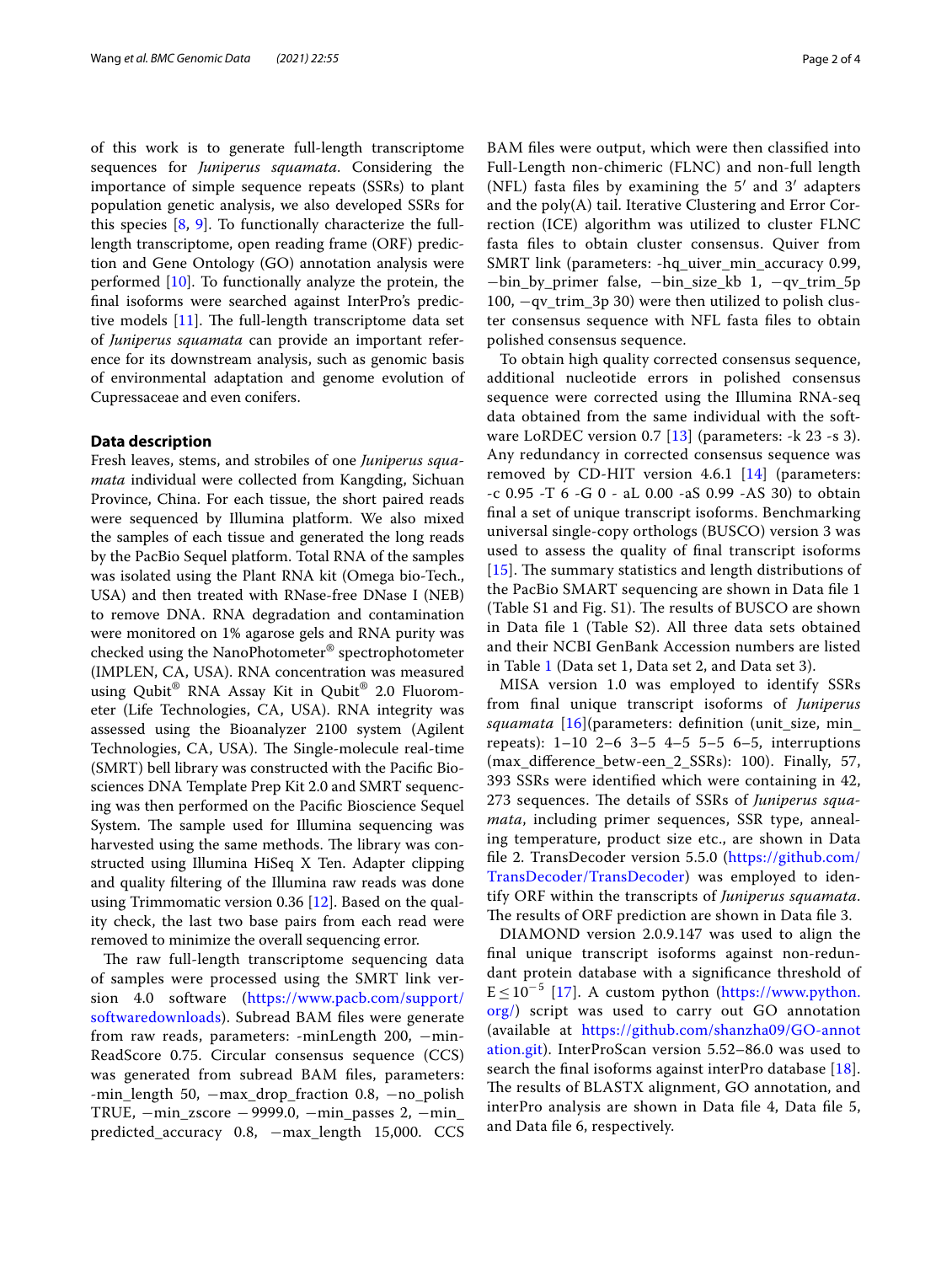## <span id="page-2-12"></span>**Table 1** Overview of data fles/sets

| Label       | Name of data file/data set                                       | File types (file extension) | Data repository and identifier (DOI or accession number)     |
|-------------|------------------------------------------------------------------|-----------------------------|--------------------------------------------------------------|
| Data file 1 | Summary and assessment of the data set                           | MS Word file(.docx)         | Figshare (https://doi.org/10.6084/m9.figshare.14572125) [19] |
| Data file 2 | SSRs of Juniperus squamata                                       | MS Excel file(.csv)         | Figshare (https://doi.org/10.6084/m9.figshare.14572098) [20] |
| Data file 3 | Longest open reading frame prediction                            | $qff3$ ( $qff3$ )           | Figshare (https://doi.org/10.6084/m9.figshare.16870147) [21] |
| Data file 4 | Alignment results of Juniperus squamata                          | text(.tab)                  | Figshare (https://doi.org/10.6084/m9.figshare.16870333) [22] |
| Data file 5 | Go annotation results of Juniperus squamata                      | text(.annotation)           | Figshare (https://doi.org/10.6084/m9.figshare.16870401) [23] |
| Data file 6 | InterPro analysis results of Juniperus squamata                  | $qff3$ ( $qff3$ )           | Figshare (https://doi.org/10.6084/m9.figshare.16912615) [24] |
| Data set 1  | js.fastq.gz                                                      | fastg (fastg.gz)            | NCBI(SRR13966305) [25]                                       |
| Data set 2  | juniperus_squamata_final.fastq.qz                                | fastg (fastg.gz)            | NCBI(SRR13993906) [26]                                       |
| Data set 3  | Juniperus_squamata_final_unique_transcript_<br>isoforms.fastg.gz | fastg (fastg.gz)            | NCBI(SRR14000623) [27]                                       |

## **Limitations**

There is a shortcoming that we only collected one sample for single-molecule real-time sequencing of transcriptome.

#### **Abbreviations**

BUSCO: Benchmarking universal single-copy orthologs; CCS: Circular consensus sequence; FLNC: Full-length non-chimeric; ICE: Iterative Clustering for Error Correction; NFL: Non-full length; ROI: Reads of insert; SMRT: Single-molecule real-time; SSRs: Simple sequence repeats.

#### **Acknowledgements**

The authors acknowledge fnancial support by the National Natural Science Foundation of China (grant number U20A2080, 31622015) and Sichuan University (Fundamental Research Funds for the Central Universities, SCU2021D006, SCU2020D003).

#### **Authors' contributions**

SX, JL, YJ and KM collected the samples, YW and SX analyzed the data, YW wrote the note. JT, JL, TJ and KM revised the manuscript, KM conceived and designed the program. All authors have read and approved the manuscript.

#### **Funding**

The project was supported by National Natural Science Foundation of China (grant number U20A2080, 31622015) and Sichuan University (Fundamental Research Funds for the Central Universities, SCU2021D006, SCU2020D003). The funding bodies played no role in the design of the study and collection, analysis, and interpretation of data and in writing the manuscript.

#### **Availability of data and materials**

The data described in this Data note can be freely and openly accessed on *NCBI* under *SRR13966305, SRR13993906 and SRR14000623*. Please see Table [1](#page-2-12) and references *Data fle 1, 2, 3, 4, 5 & 6 and Data set 1, 2 & 3* for details and links to the data.

## **Declarations**

**Ethics approval and consent to participate** Not applicable.

## **Consent for publication**

Not applicable.

#### **Competing interests**

The authors declare no competing interests.

### Received: 12 April 2021 Accepted: 19 November 2021 Published online: 05 December 2021

#### **References**

- <span id="page-2-0"></span>1. De La Torre AR, Birol I, Bousquet J, Ingvarsson PK, Jansson S, Jones SJM, et al. Insights into conifer giga-genomes. Plant Physiol. 2014;166(4):1724– 32. [https://doi.org/10.1104/pp.114.248708.](https://doi.org/10.1104/pp.114.248708)
- <span id="page-2-1"></span>2. Prunier J, Verta JP, MacKay JJ. Conifer genomics and adaptation: at the crossroads of genetic diversity and genome function. New Phytol. 2016;209(1):44–62. [https://doi.org/10.1111/nph.13565.](https://doi.org/10.1111/nph.13565)
- <span id="page-2-2"></span>3. Lu MM, Krutovsky KV, Loopstra CA. Predicting adaptive genetic variation of loblolly pine (Pinus taeda L.) populations under projected future climates based on multivariate models. J Hered. 2019;110(7):857–65. [https://doi.org/10.1093/jhered/esz065.](https://doi.org/10.1093/jhered/esz065)
- 4. Scott AD, Zimin AV, Puiu D, Workman R, Britton M, Zaman S, et al. A reference genome sequence for Giant Sequoia. G3: Genes|Genomes|Genetics. 2020;10(11):3907–19.<https://doi.org/10.1534/g3.120.401612>.
- <span id="page-2-3"></span>5. Nystedt B, Street NR, Wetterbom A, Zuccolo A, Lin Y-C, Scofeld DG, et al. The Norway spruce genome sequence and conifer genome evolution. Nature. 2013;497(7451):579–84. <https://doi.org/10.1038/nature12211>.
- <span id="page-2-4"></span>6. Wu Z, Peter HR, Hong D. CUPRESSACEAE. In: Fu L, Yu Y, Aljos F, editors. Flora of China, vol. 4. Saint Louis: Missouri Botanical Garden Press; 1999. p. 62–77.
- <span id="page-2-5"></span>7. Adams RP. Junipers of the world: the genus Juniperus. 4th ed. Bloomington: Trafford Publishing Company; 2014.
- <span id="page-2-6"></span>Vieira MLC, Santini L, Diniz AL, Munhoz CF. Microsatellite markers: what they mean and why they are so useful. Genet Mol Biol. 2016;39:312–28. <https://doi.org/10.1590/1678-4685-GMB-2016-0027>.
- <span id="page-2-7"></span>9. Zhang Q, Li J, Zhao Y, Korban SS, Han Y. Evaluation of genetic diversity in Chinese wild apple species along with apple cultivars using SSR markers. Plant Mol Biol Report. 2012;30(3):539–46. [https://doi.org/10.1007/](https://doi.org/10.1007/s11105-011-0366-6) [s11105-011-0366-6.](https://doi.org/10.1007/s11105-011-0366-6)
- <span id="page-2-8"></span>10. Consortium GO. The gene ontology (GO) database and informatics resource. Nucleic Acids Res. 2004;32(suppl\_1):D258–61. [https://doi.org/](https://doi.org/10.1093/nar/gkh036) [10.1093/nar/gkh036](https://doi.org/10.1093/nar/gkh036).
- <span id="page-2-9"></span>11. Finn RD, Attwood TK, Babbitt PC, Bateman A, Bork P, Bridge AJ, et al. InterPro in 2017-beyond protein family and domain annotations. Nucleic Acids Res. 2017;45(D1):D190–9. <https://doi.org/10.1093/nar/gkw1107>.
- <span id="page-2-10"></span>12. Bolger AM, Lohse M, Usadel B. Trimmomatic: a fexible trimmer for Illumina sequence data. Bioinformatics. 2014;30(15):2114–20. [https://doi.](https://doi.org/10.1093/bioinformatics/btu170) [org/10.1093/bioinformatics/btu170](https://doi.org/10.1093/bioinformatics/btu170).
- <span id="page-2-11"></span>13. Salmela L, Rivals E. LoRDEC: accurate and efficient long read error correction. Bioinformatics. 2014;30(24):3506–14. [https://doi.org/10.1093/bioin](https://doi.org/10.1093/bioinformatics/btu538) [formatics/btu538](https://doi.org/10.1093/bioinformatics/btu538).